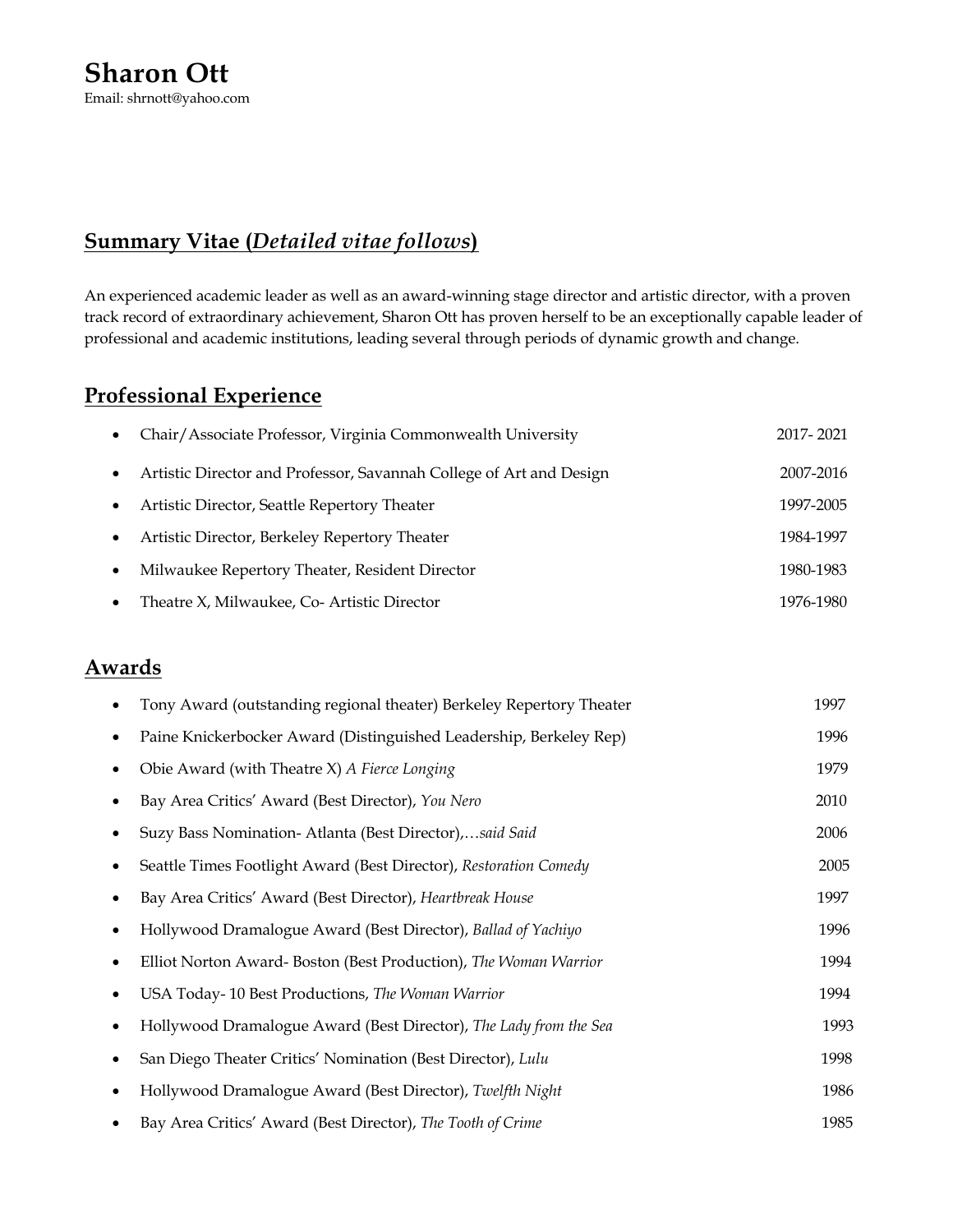## **Education**

- Bennington College, BA 1972.
- California Institute of the Arts, 1972. One semester, MFA Acting Program.
- Marquette University, 1980-82. MA Program (Dept. of Speech/Drama), major coursework completed.
- Savannah College of Art and Design, MFA Performing Arts, 2015 (4.0 GPA)

## **Affiliations**

|           | National Theatre Conference-Member                                                         | 2011-2021 |
|-----------|--------------------------------------------------------------------------------------------|-----------|
| ٠         | NAST-Nominating Committee                                                                  | 2018-2019 |
| $\bullet$ | Stage Directors and Choreographers, National Executive Board                               | 2006-2019 |
|           | I currently serve on the Finance, Academic Advisory and Workplace Conduct Committees       |           |
|           | Received President's Award for Distinguished Service, 2019                                 |           |
| $\bullet$ | Actor's Express, Atlanta, GA., Advisory Board                                              | 2006-2011 |
| $\bullet$ | Hedgebrook Retreat for Women Writers (Washington), former Board Member                     | 2004-2005 |
| ٠         | Theatre Communications Group-former Board Member, currently Emeritus Board                 | 1991-1995 |
| $\bullet$ | I have served on California Council of the Arts, Georgia Council of the Arts, and National |           |
|           | Endowment for the Arts panels over various years.                                          |           |
|           | <b>Academic Experience</b>                                                                 |           |
| $\bullet$ | Virginia Commonwealth University-Chair/Associate Professor                                 | 2017-2021 |
|           | Savannah College of Art and Design, Professor/Artistic Director                            | 2007-2017 |
| $\bullet$ | University of Washington, Guest Lecturer                                                   | 2006      |
|           | University of Wisconsin/Milwaukee, Adjunct Professor, Acting                               | 1975-1976 |
|           | Recent Productions (see detailed vitae for full resume)                                    |           |
|           | Blithe Spirit- Clarence Brown Theatre (University of Tennessee)                            | 2020      |
| $\bullet$ | Antony and Cleopatra- American Shakespeare Center                                          | 2019      |
| $\bullet$ | King Lear- Utah Shakespearean Festival                                                     | 2015      |
| $\bullet$ | The Guard (White, Red Ochre, Black)-Ford's Theatre, Washington, DC, World Premiere         | 2015      |
|           | Much Ado About Nothing- Great Lakes Theater/Idaho Shakespeare Festival                     | 2013      |

• *The Tempest-* Georgia Shakespeare Festival2012 • *You, Nero-*South Coast Repertory/ Berkeley Repertory, *World Premiere* 2010 • *Restoration Comedy-* Seattle Repertory, California Shakespeare, *World Premiere* 2006 • *Don Giovanni-* Opera Colorado 2002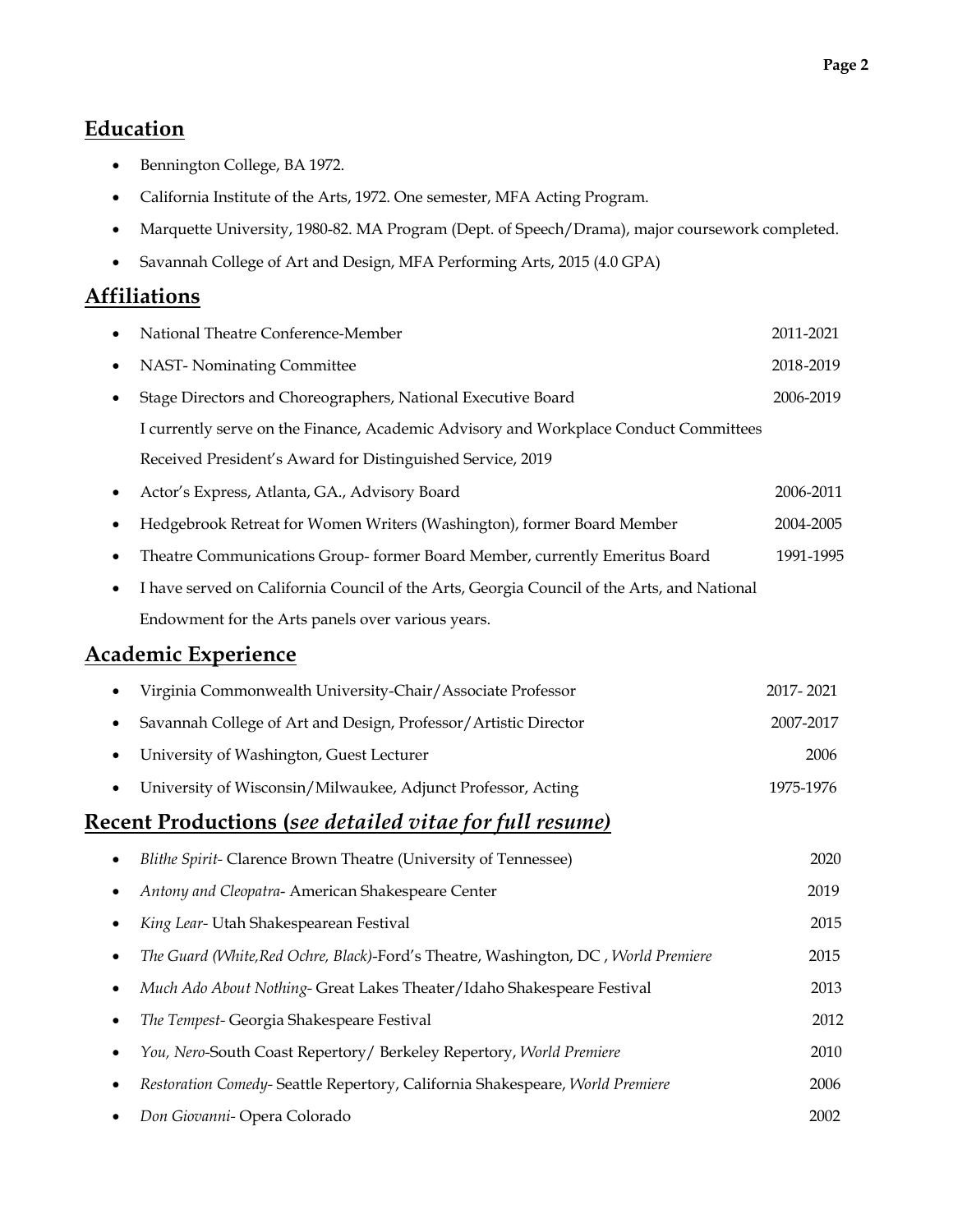# **Detailed Curriculum Vitae**

## **Education**

- Bennington College, BA 1972.
- California Institute of the Arts, 1972. One Semester MFA Acting program.
- Marquette University, 1980-82 MA Program (Speech/Drama) major coursework completed.
- Savannah College of Art and Design, MFA Performing Arts 2015 (4.0 GPA).

# **Professional Experience**

# **Chair/ Associate Professor, Virginia Commonwealth University, 2017- present**

• I was hired by VCU as a result of an external search. Major accomplishments as Chair include curriculum revision of both undergraduate and graduate programs to meet SCHEV (state of Virginia guidelines), as well as NAST re-accreditation process. I worked with the faculty to create a new Concentration in Musical Theatre, an Interdisciplinary Minor in Sound Design and Minors in Musical Theatre and Theatre. I have been an active fund raiser for the department, being the key player in a large equipment donation from Meyer Sound (Berkeley California), as well as two \$5,000 gifts to support productions, one grant (co-written with the Dance Department) for \$20,000 for guest artists, and two scholarship funds of \$25,000 apiece. I have overseen Promotion and Tenure processes, and worked with the VCU School of Medicine to hire the first interdisciplinary Theatre/School of Medicine Instructor. I have expanded the collaboration between the Department of Theatre and the Virginia Repertory Theatre. I teach in both the undergraduate and graduate theatre departments, and also serve as the Artistic Director for the department, managing the mainstage production season**.**

**Classes Taught (***see later page for descriptions***):** *Undergraduate*: Acting II (Shakespeare), Directing I, Business of Theatre. *Graduate:* Pedagogy of Acting

**Productions Directed**: *The Two Gentlemen of Verona* (Shakespeare), *The Wolves* (Sarah DeLappe)

## **Major Initiatives**:

- Revision of both undergraduate and graduate curriculum to meet SCHEV and NAST standards.
- Concentration in Musical Theatre developed- received NAST accreditation, May, 2021.
- Development of Interdisciplinary Sound Design Minor as well as Minors in Theatre and Musical Theatre.
- Fundraising for the department through family foundations, Carpenter Foundation, planned giving, and Meyer Sound Labs, Berkeley, CA.
- First joint hire with VCU School of Medicine.
- Decolonization of individual syllabi as well as changes in major curriculum to include new classes that specifically relate to Black performance techniques.
- Expansion of partnership with Virginia Repertory Theatre.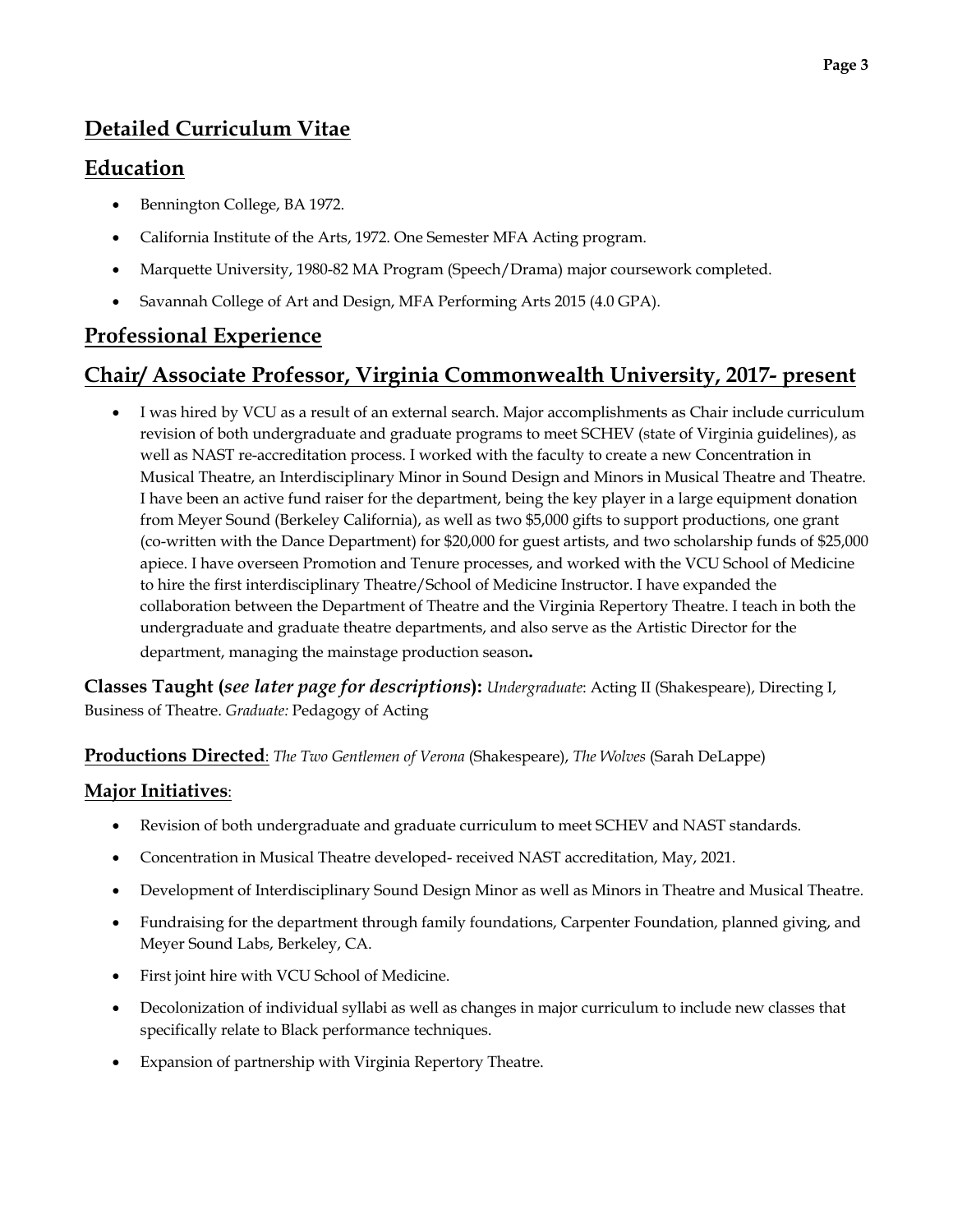# **Artistic Director/Professor, Savannah College of Art and Design, 2007-2017**

• I served as the Artistic Director for the Performing Arts Department as well as teaching a full load of classes and directing plays. As the Artistic Director, my responsibilities included season selection, directing 1-2 productions annually, selecting artistic teams for main stage productions, oversight of production teams, ensuring high quality productions, student lab series mentorship, student advising, teaching 3 classes per quarter, attracting guest artists, career placement and direction, audition oversight, and student coaching.

**Classes Taught (***see later page for descriptions***):** *Undergraduate*: Directing, Theory/Acting for the Classics, Advanced Acting for the Classics, Scene Study, Audition Techniques, Survey II, Introduction to Performance, Women in Dramatic Arts, Diverse Voices: Multicultural Theater in America, Senior Project. *Graduate:* Classical Acting I, Contemporary Drama

**Productions Directed :** *Clybourne Park* (Norris) , *Intimate Apparel*(Nottage), *Almost, Maine*(Cariani), *Fahrenheit 451(* Bradbury), *The Three Musketeers*(Ludwig adapted from Dumas), *Oliver Twist*(Bartlett adapted from Dickens), *Dead Man's Cell Phone*(Ruhl), *Impossible Marriage* ( Henley), *Everything that Rises Must Converge/Greenleaf* (Coonrod, adapted from Flannery O'Connor),*The Last Days of Judas Iscariot* (Giurgis), *Machinal* (Treadwell), 2 Citations from Kennedy Center American College Theater Festival for Outstanding Direction.

## **Major Initiatives**

- Part of team tasked with revision of both the undergraduate and graduate curriculum. Assisted in hiring of five new faculty members, personally recruiting two. Raised national profile of university. Program rated in "Top 25 Theater Schools"- Hollywood Reporter 2016
- Created new syllabi and course content for nine classes.
- Developed relationships with major internship programs (Milwaukee Rep, Actor's Theater of Louisville, American Players Theater, Utah Shakespeare Festival, Idaho Shakespeare Festival, Cincinnati Playhouse).
- Coached Kennedy Center American College Theater Award participants. Students have won the National Award (Dan Molina (2012), won Regional Award and participated in National Award (Max Reinhardsen (2013), Matt Webb (2014). Kristen Sabo (SCAD MFA production design) won National Award (2015).
- Wrote first grant for the department from Georgia Council of the Arts for school touring production of Shakespeare's *Romeo and Juliet,* and produced subsequent school tours of Shakespeare to local schools.
- Organized and directed first NYC Showcase and have assisted in all Showcase productions since.
- Produced and directed Bradbury's *Fahrenheit 451*, bringing together 9 departments to create multi-media production of classic work. Transferred production to Roundhouse Theater in Bethesda, Md. (Kennedy Center Citation- Direction)

## **Artistic Director, Seattle Repertory Theater, 1997-2005**

• I served as Artistic Director of this nationally recognized theater for 8 seasons. Responsibilities included programing for two theaters, maintaining a subscription audience of 14,000, season selection, directing productions, development and oversight of education department, staff management, budgeting and fundraising, oversight of marketing efforts, casting, production, audience development and relations, maintenance of national and international reputation for excellence, developing co-productions with other regional theaters and Broadway producers, board relations, and completion of a major endowment campaign.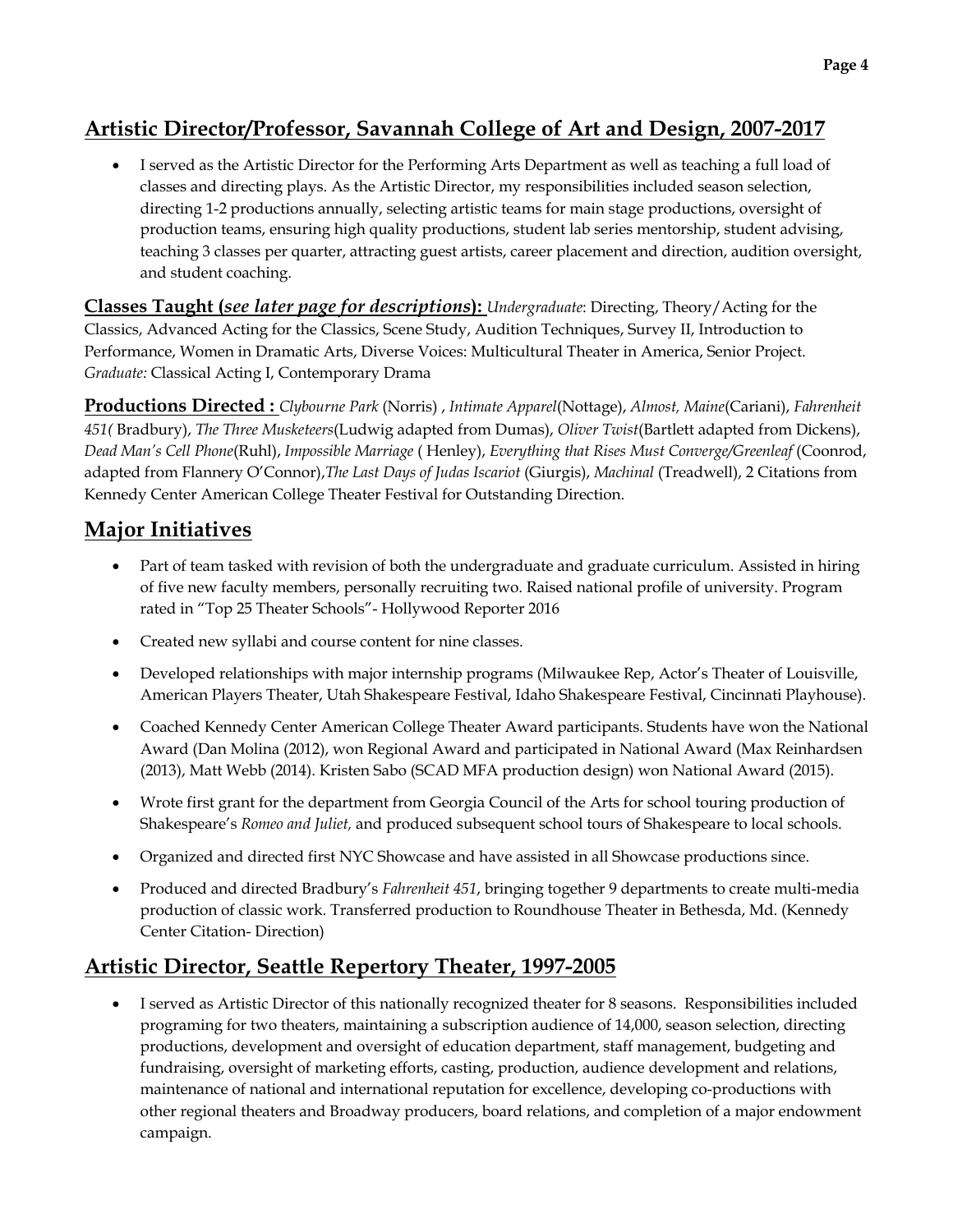## **Major Accomplishments:**

- Increased audience by 30% (from 140,400 to 185,000 overall annual at peak)
- Instrumental in successful completion of \$15 million endowment campaign, partnering with Board leadership, also obtained \$1mil Kreilsheimer grant for Shakespeare productions, and \$2 mil grant from the Gates Foundation.
- Lowered average audience age by 5 years, and significantly increased both earned and contributed income.
- Hired Education Director Andrea Allen, who built department into national recognition with pioneering programs such as Girlspeak (project for at-risk girls), and Unknown Voices (project with Ping Chong).
- Brought internationally recognized artists to SRT, including August Wilson, Stephen Wadsworth, Mary Zimmerman, Nilo Cruz, Ping Chong, George C. Wolfe, Peter Brook, and Joe Mantello.
- Produced 15 world premieres, garnering one Tony nomination and a Pulitzer Prize.

# **Productions Directed:**

- *Alligator Tales* Anne Galjour (co-produced with Manhattan Theater Club, NYC)
- *A Doll's House*-Henrik Ibsen
- *Sisters Matsumoto* Phillip Kan Gotanda (co-produced with Huntington Theater) *World Premiere*
- *Golden Child*-David Henry Hwang
- *Pygmalion*-George Bernard Shaw
- *As You Like It* William Shakespeare (co-produced with Arizona Theater Company)
- *New Patagonia*-Elizabeth Heffron, *World Premiere*
- *A Midsummer Night's Dream-*William Shakespeare
- *The Beard of Avon-*Amy Freed
- *When Grace Comes In-* Heather McDonald (co-produced with La Jolla Playhouse), *World Premiere*
- *Romeo and Juliet* William Shakespeare
- *Misalliance* George Bernard Shaw
- *Living Out*-Lisa Loomer (co-produced with Kansas City Repertory Theater)
- *Anna in the Tropics* Nilo Cruz

## **Artistic Director, Berkeley Repertory Theatre, 1984-1997**

• Under my leadership, Berkeley Rep grew from a small, regional theater company with a budget slightly over \$1 mil to an internationally recognized, Tony Award winning company with a budget over \$6 mil. Responsibilities included season selection, oversight of all artistic matters including casting, staffing, identifying guest artists, contract negotiations, building an audience, working with a board and growing both board and staff as the theater matured, developing co-production relationships with companies throughout the country, building an education program, and general hands on participation needed to grow a company to national significance.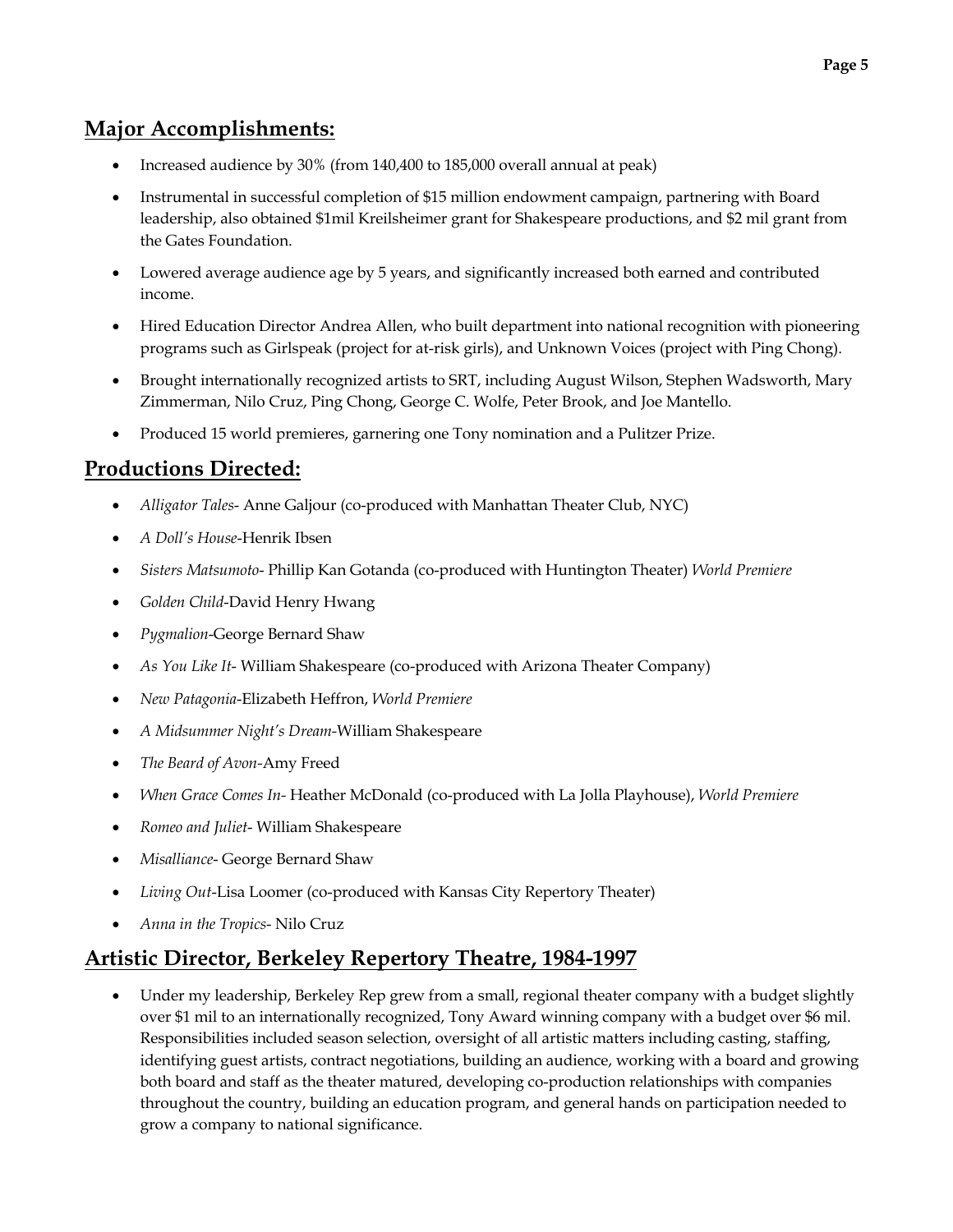## **Major Accomplishments:**

- Annual budget grew from \$1.5 mil to \$6 mil plus. Maintained all seasons but one in the black.
- Subscriber base increased to 15,000 with an annual renewal rate of 90%.
- Successfully partnered with Board in search and hiring of new Managing Director (Susie Medak, who is still with the company).
- Successfully partnered with Board in major growth of budget, board composition, company ambitions, and planned addition of second theater.
- Company developed a national reputation for adventuresome programming of new plays and fresh interpretations of classic repertoire, hiring internationally recognized artists such as Tadashi Suzuki, Mark Wing – Davey, Anna Deavere Smith, and Barney Simon (Market Theater, South Africa).
- Accepted 1997 Tony Award for outstanding achievement for a regional theater.

# **Productions Directed:**

- *The Tooth of Crime* Sam Shepard (with Richard ET White)
- *Twelfth Night*-William Shakespeare
- *The Revenger*-(adapted by Amlin Gray from Cyril Tourneur)
- *The Good Person of Szechuan* Bertolt Brecht (with Timi Near) featuring deaf performer in lead role.
- *Yankee Dawg You Die* Phillip Kan Gotanda (transferred to LA Theater Center, then to Playwright's Horizons) *World Premiere.*
- *The Winter's Tale-*William Shakespeare (co-production with Huntington Theater)
- *Fuente Ovejuna-* Lope de Vega.
- *McTeague-*Neal Bell (adapted from Frank Norris novel) *World Premiere*
- *Dream of a Common Language-* Heather McDonald, *World Premiere*
- *The Lady from the Sea-*Henrik Ibsen (transferred to Huntington Theater)
- *The Woman Warrior-*D. Rogin (adapted from novel by Maxine Hong Kingston), *World Premiere* (coproduced with Huntington Theater and Mark Taper Forum)
- *Ballad of Yachiyo*-Phillip Kan Gotanda (co-produced with South Coast Repertory)
- *Twilight: Los Angeles-*Anna Deavere Smith (national tour)
- *Heartbreak House-*George Bernard Shaw

# **Resident Director, Milwaukee Repertory Theater, 1980-1983**

• Responsibilities included assistance with season selection, casting, directing 2-4 productions annually. I directed two plays for MRT that toured to Japan (*A Streetcar Named Desire* and *Buried Child*), and was invited twice to Japan to work with Tadashi Suzuki's company in Toga-Mura.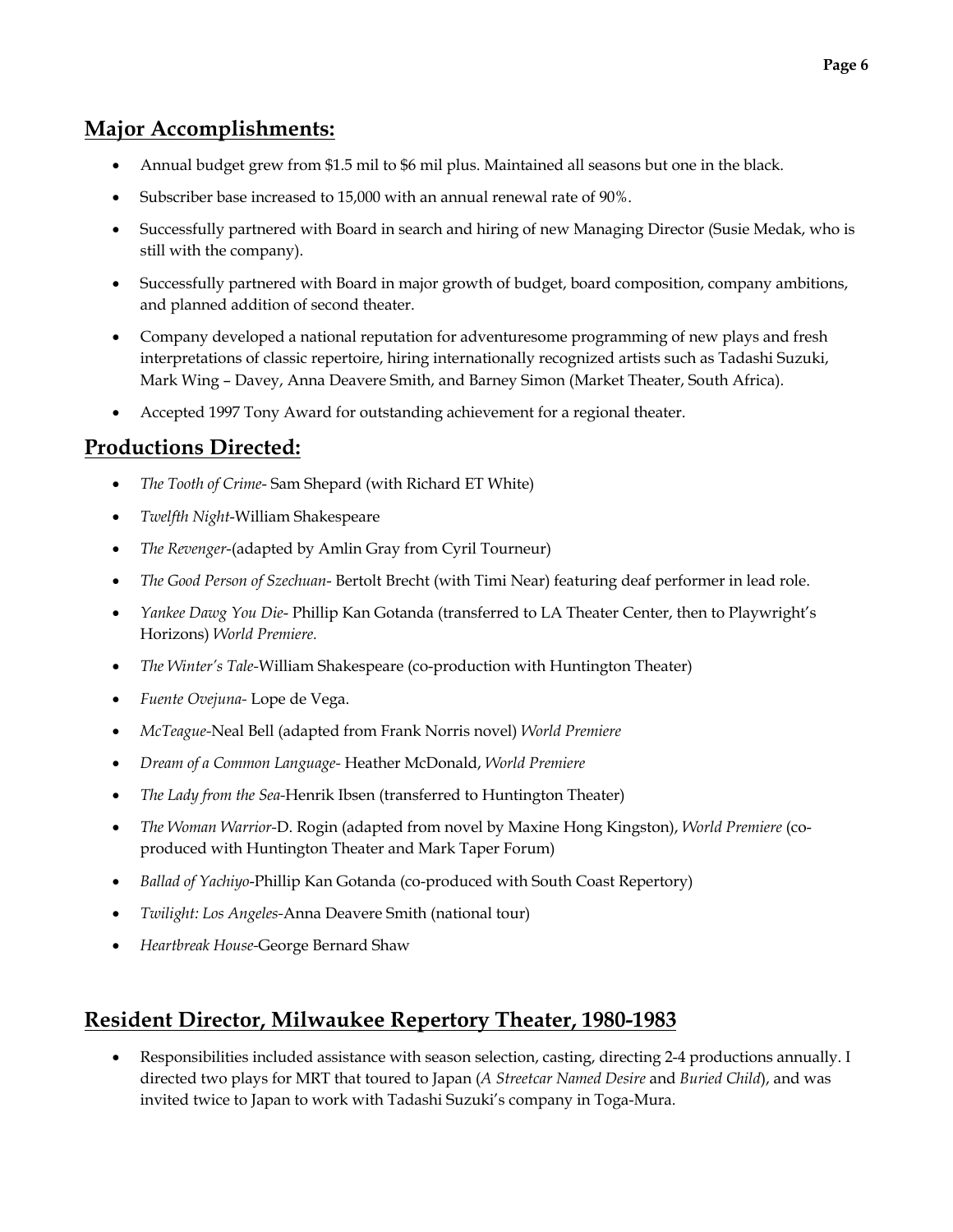## **Productions Directed:**

- *Of Mice and Men*-John Steinbeck
- *Mother Courage*-Bertolt Brecht
- *Dead Souls*-Gogol (adapted by Tom Cole) with John Dillon *World Premiere*
- *Kingdom Come* Amlin Gray (adapted from O.E. Rolvaag) with John Dillon *World Premiere*
- *A Streetcar Named Desire*-Tennessee Williams (toured to Japan)
- *Buried Child* Sam Shepherd (toured to Japan)
- *How I Got That Story* Amlin Gray *World Premiere*
- *Blithe Spirit- Noel Coward, Clarence Brown Theater (University of Tennesseee-2020)*

## **Freelance Directing (1990-2020)**

- *Blithe Spirit-* Noel Coward, Clarence Brown Theater (University of Tennesseee-2020)
- *Antony and Cleopatra-*William Shakespeare, American Shakespeare Center, 2019
- *The Guard-*Jessica Dickey, Ford's Theatre, Washington, DC (2015) *World Premiere*
- *King Lear-* Utah Shakespeare Festival (2015)
- *Much Ado About Nothing* Great Lakes Theater, Idaho Shakespeare Festival (2013)
- *The Tempest* Georgia Shakespeare (2011-remounted 2012)
- *Fahrenheit 451* R Bradbury, Roundhouse Theatre, Bethesda, Md. (2011)
- *The Merchant of Venice*-Utah Shakespearean Festival (2010)
- *Crime and Punishment* Dostoyevsky (adapted by C Columbus), Berkeley Repertory (2009)
- *You, Nero*-Amy Freed, South Coast Repertory/Berkeley Repertory (2008-2009) *World Premiere*
- *Ridiculous Fraud* Beth Henley, South Coast Repertory (2006) *West Coast Premiere*
- *Restoration Comedy-*Amy Freed, Seattle Repertory, California Shakespeare (2006) *World Premiere*
- *…said, Said* Ken Lin, Alliance Theater (2005) *World Premiere*
- *Man and Superman-* George Bernard Shaw, Kansas City Repertory (2005)
- *Don Giovanni-*Mozart, Opera Colorado (2002)
- *Salome-* R Strauss, Seattle Opera (2002)
- *Vanessa-* Menotti/Barber, Seattle Opera (1999)
- *La Boheme-* Puccini, San Diego Opera (1998)
- *The Conquistador-* San Diego Opera (1997) *World Premiere*
- *The Wash-*Phillip Kan Gotanda, Manhattan Theater Club/Mark Taper Forum (1990)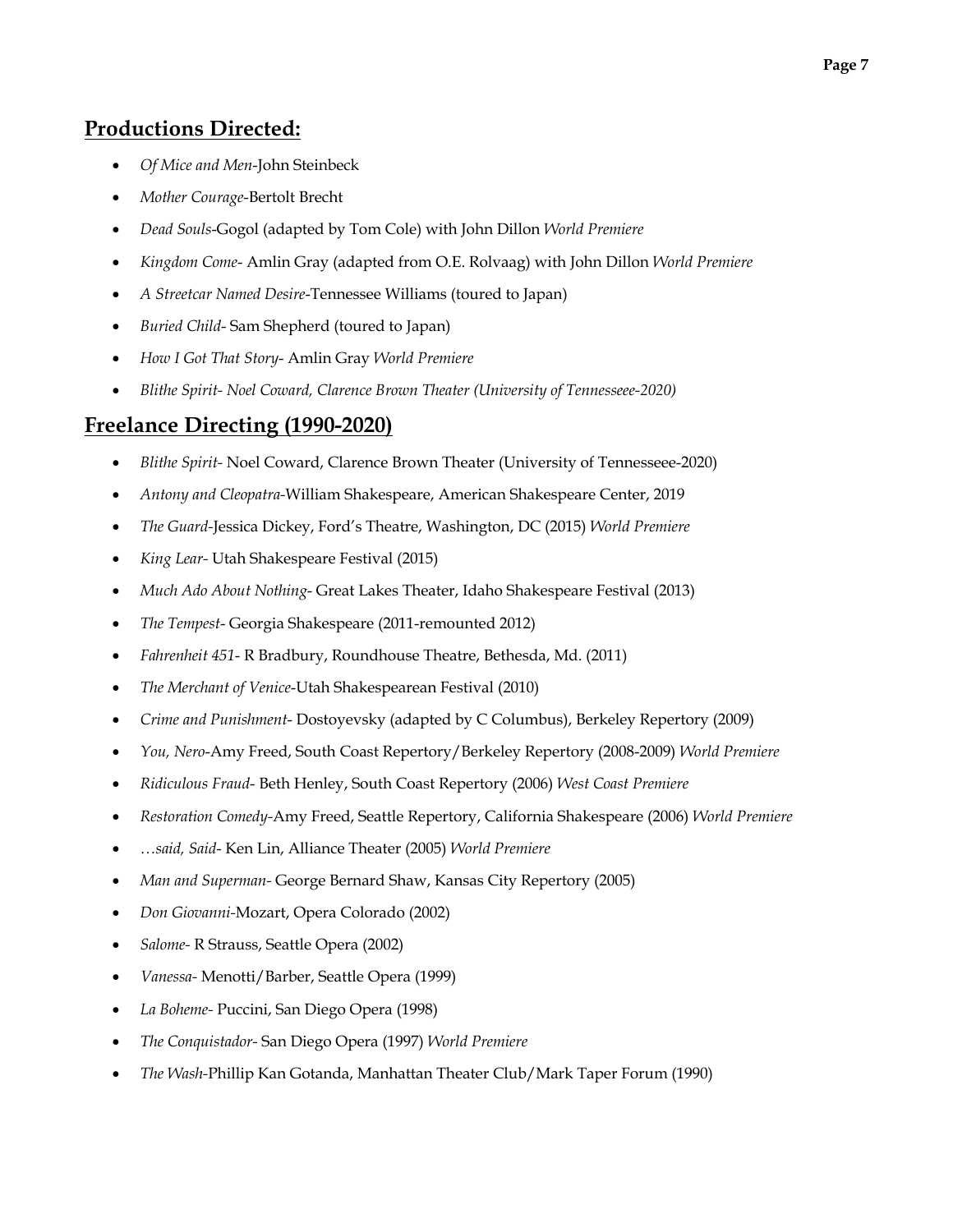## **Teaching Resume**

### **Virginia Commonwealth University:**

### • **THEA 214- Acting II**

Second semester sophomore acting: introduction to the study of Shakespeare and heightened text.

### • **THEA 361- Directing I**

The study of the craft of the director, focusing on the development of a point of view, and including all of the basic principles of staging, and the development of a concept.

### • **THEA 415- The Business of Theatre**

Preparation to enter the profession; study includes resume and website building, knowledge of theatrical unions, major regional theatres, not for profit and for profit business structures, administrative structures, and other jobs in the profession.

### • **THEA 641: The Pedagogy of Acting**

Graduate course studying techniques for training the undergraduate actor including syllabus preparation, coaching actors, and developing inclusive pedagogical techniques.

### **Savannah College of Art and Design:**

### • **MPRA 160- Introduction to Character Development**

Freshman intro course for the Performing Arts Dept. Focuses on both scripted and non-scripted character development, as well as basic concepts of staging, monologue preparation, and various acting methodologies.

#### • **MPRA 204- Survey II**

This is the second of our two undergraduate theater history courses. We begin with the well-made play, and Ibsen, and progress through the 19<sup>th</sup>, 20<sup>th</sup>, and 21<sup>st</sup> centuries. Texts are analyzed as well as major production and staging innovations.

#### • **MPRA 250- Women in Dramatic Arts**- *developed class*

Popular elective created as part of a proposed Women's Studies Minor. Beginning with Aphra Behn and women writers and actresses during the Restoration, we progress to 21<sup>st</sup> century women; feminist history is considered through the lens of dramatic works, and important women of the theater.

### • **MPRA 300- Theory and Acting for the Classics***-developed class*

Study of classic text theory and Shakespeare in performance. Using Patsy Rodenburg's *Speaking Shakespeare* as the primary text, students study sonnets and the plays focusing on both solo and partnered work.

### • **MPRA 375- Directing-** *developed class*

Using Ibsen's classic, *A Doll's House* as the primary text, students learn about the history of the modern stage director. Students study various influential directors and their approach to the text. Course instruction includes dramaturgy, casting, developing a concept, working with designers, and rehearsing a play. Each student develops a concept book and directs a scene from the play.

### • **MPRA 421- Advanced Acting for the Classics-***developed class*